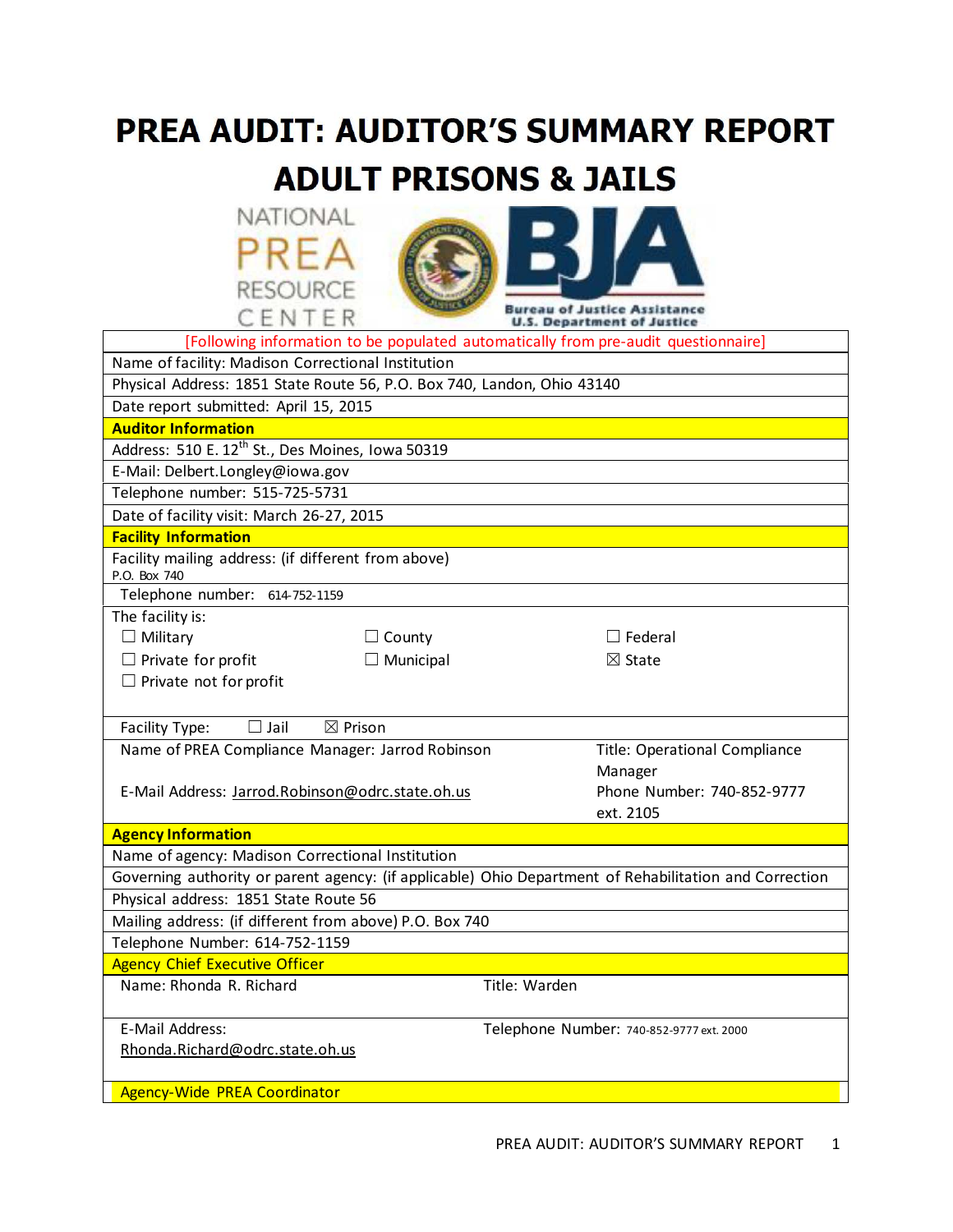Name: Andrew Albright Title: Chief, Bureau of Agency Policy and Operational Compliance Telephone Number: 614-752-1708

E-Mail Address:

[Andrew.Albright@dorc.state.oh.us](mailto:Andrew.Albright@dorc.state.oh.us)

## **AUDIT FINDINGS**

### **NARRATIVE:**

**The audit of the Madison Correctional Institution (MaCI) was conducted on March 25-27, 2015 by Delbert Longley, Certified PREA Auditor and Ray Tamminga, Certified ACA Auditor, in order to determine compliance with the Prison Rape Elimination Act (PREA) standards. An entrance meeting was held to introduce the audit team to their staff currently on the MaCI Audit team March 23, 2015 prior to the ACA Certification Audit. A close out was completed on March 27, 2015 with: Rhonda R. Richard, Warden; Bobby Bogan, DWO; ODRC PREA Coordinator Andrew Albright; Jarrod Robinson, PREA Compliance Manager; Marva Allen, DWSS, Michelle Burrows, Audit Chairperson; and Scott Kyser, Regional Health and Safety. Following the completion of the ACA Accreditation Audit, interviews were conducted with key leadership personnel. The tour of the facility was completed with the ACA Accreditation tour, taking over five (5) hours to complete, including Zone A and B sites. Areas toured included the living units, inmate services, laundry, gym, dining hall/kitchen, canteen, yard, industries areas, health services, visiting rooms, and shift supervisor areas. Informal interviews were done with both staff and inmates while in the various areas throughout the facility.** 

**An inmate roster was obtained and a random sampling of inmates was chosen. Attention was paid to special populations within the facility. Information in regards to zero tolerance for sexual abuse and harassment is easily accessible for the inmates. All inmates understood PREA and how to report allegations of sexual abuse and sexual harassment. LGTBI inmates were identified and information was obtained from these individuals.** 

**Formal staff interviews were completed with the PREA Coordinator, PREA Compliance Manager, Warden, Human Resources, Health Services, Shift supervisors, PREA investigators, Officers/Sgts, Counselor, and Unit manager. Staff from all three shifts were interviewed. All staff are knowledgeable of MACI policies and their responsibilities if an allegation or incident occurs.** 

**PREA case log/data and investigative files were made accessible for the audit team to examine during the audit. Investigations are handled by Ohio State Highway Patrol and MaCI Investigative Staff. Investigations are completely promptly, thoroughly, and attention is given to details. Cases are referred to County Prosecutors when applicable. Investigative decisions are based upon evidence gathered. PREA Standards and policies were reviewed for compliance. Questions were clarified and suggestions were made to enhance MACI's procedures.** 

### **DESCRIPTION OF FACILITY CHARACTERISTICS**

**The Madison Correctional Institution (MACI) is located at 1851 State Route 56, London, Ohio 43140-**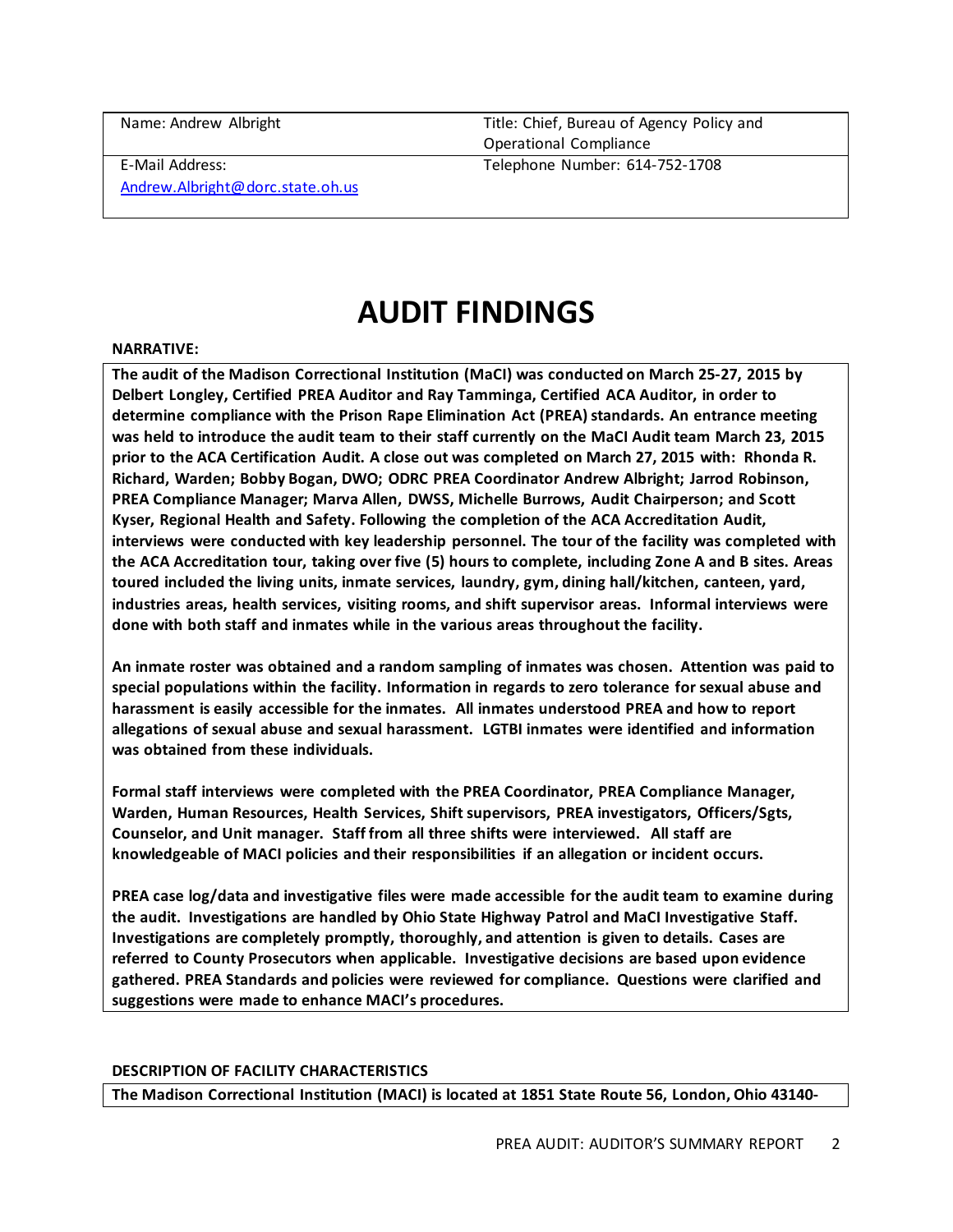**0740. The mission is for MACI to promote public safety and to improve the quality of life for both staff and offenders by providing the following, in a safe and humane environment.** 

- **Excellence in Security**
- **Professional growth and development for our staff**
- **Responsible resource management**
- **Compliance with professional standards**
- **Partnerships with our community stakeholders**
- **Successful re-entry to the community**
- **Promotion of Restorative Justice through community service, victim awareness, and inmate accountability.**

**The facility houses special management, medium, minimum and work release level inmates. It is divided into two zones. Zone A and B are nearly identical with a few minor exceptions. Zone A houses mainly the medium security offenders and the higher risk offenders. Zone A has 1 mile double chain link fence including 7 strands of razor wire. Zone B, has .9 mile of single chain link fence and currently is under construction to add the second chain link fence with seven strands of razor wire. The facility has 20 buildings, 10 living units, housing 2477 offenders with 460 staff. MACI does not house youthful inmates under the age of 18. There are 154 total cameras throughout the facility utilized to enhance investigations.** 

**All inmates are admitted and discharged through a centralized reception center. The facility encourages advancement through the level system which is based upon sentences, programming, classification, treatment, behavior, etc. MACI offers a wide variety of jobs for the inmates including off site work assignments for work release inmates. Recreational activities are available to inmates at each site.** 

**The facility design allows for inmates to be separated from other inmates or staff when a sexual abuse or sexual harassment allegation is made.** 

Number of standards exceeded: 0

Number of standards met: 43

Number of standards not met: 0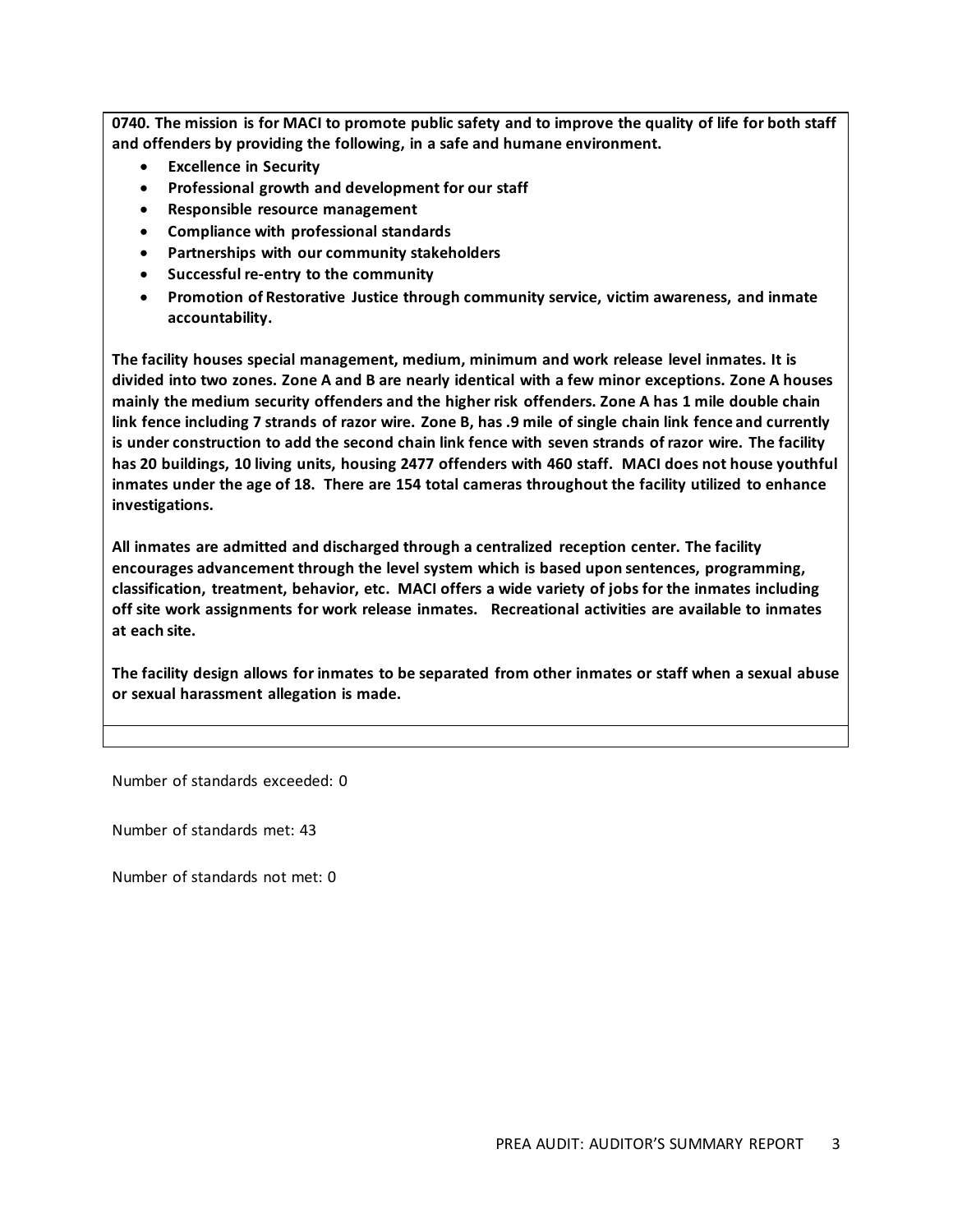### 115.11 ZERO TOLERANCE OF SEXUAL ABUSE AND SEXUAL HARASSMENT; PREA COORDINATOR

 $\Box$  Exceeds Standard (substantially exceeds requirement of standard)

 $\boxtimes$  Meets Standard (substantial compliance; complies in all material ways with the standard for the relevant review period)

 $\Box$  Does Not Meet Standard (requires corrective action)

**79-ISA-01 Prison Rape Elimination Act, MaCI zero toleration policy, and 79-ISA-02 Prison Sexual Misconduct Reporting, Investigations, Retaliation Policy and MaCI addresses this standard.**

| 115.12 | CONTRACTING WITH OTHER ENTITIES FOR THE CONFINEMENT OF INMATES |
|--------|----------------------------------------------------------------|
|        |                                                                |

 $\Box$  Exceeds Standard (substantially exceeds requirement of standard)

 $\boxtimes$  Meets Standard (substantial compliance; complies in all material ways with the standard for the relevant review period)

□ Does Not Meet Standard (requires corrective action)

**Per policy and procedures, Madison Correctional Institution does not contract with other entities to house inmates.**

| 115.13 | SUPERVISION AND MONITORING |
|--------|----------------------------|
|--------|----------------------------|

 $\Box$  Exceeds Standard (substantially exceeds requirement of standard)

 $\boxtimes$  Meets Standard (substantial compliance; complies in all material ways with the standard for the relevant review period)

 $\Box$  Does Not Meet Standard (requires corrective action)

**79-ISA-01 MaCI Staffing Plans and 50-PAM-02 MaCI Administrative staff conducts weekly unannounced rounds. Documentation was reviewed supporting the unannounced rounds.**

| 115.14 | <b>YOUTHFUL INMATES</b> |
|--------|-------------------------|
|        |                         |

 $\Box$  Exceeds Standard (substantially exceeds requirement of standard)

 $\Box$  Meets Standard (substantial compliance; complies in all material ways with the standard for the

relevant review period)

□ Does Not Meet Standard (requires corrective action)

**Per policy 71-SOC-05, Youthful offenders that are committed to the Ohio Department of Rehabilitation and Corrections are not housed at Madison Correctional Institute.**

115.15 | LIMITS TO CROSS GENDER VIEWING AND SEARCHES

 $\Box$  Exceeds Standard (substantially exceeds requirement of standard)

 $\boxtimes$  Meets Standard (substantial compliance; complies in all material ways with the standard for the relevant review period)

 $\Box$  Does Not Meet Standard (requires corrective action)

**Policies 310-SEC-01, 79-ISA-01, 79-ISA-05 does not allow cross gender viewing. MaCI is an all male facility. Offenders state they are comfortable that female staff do not have the opportunity to view them in a state of undress.**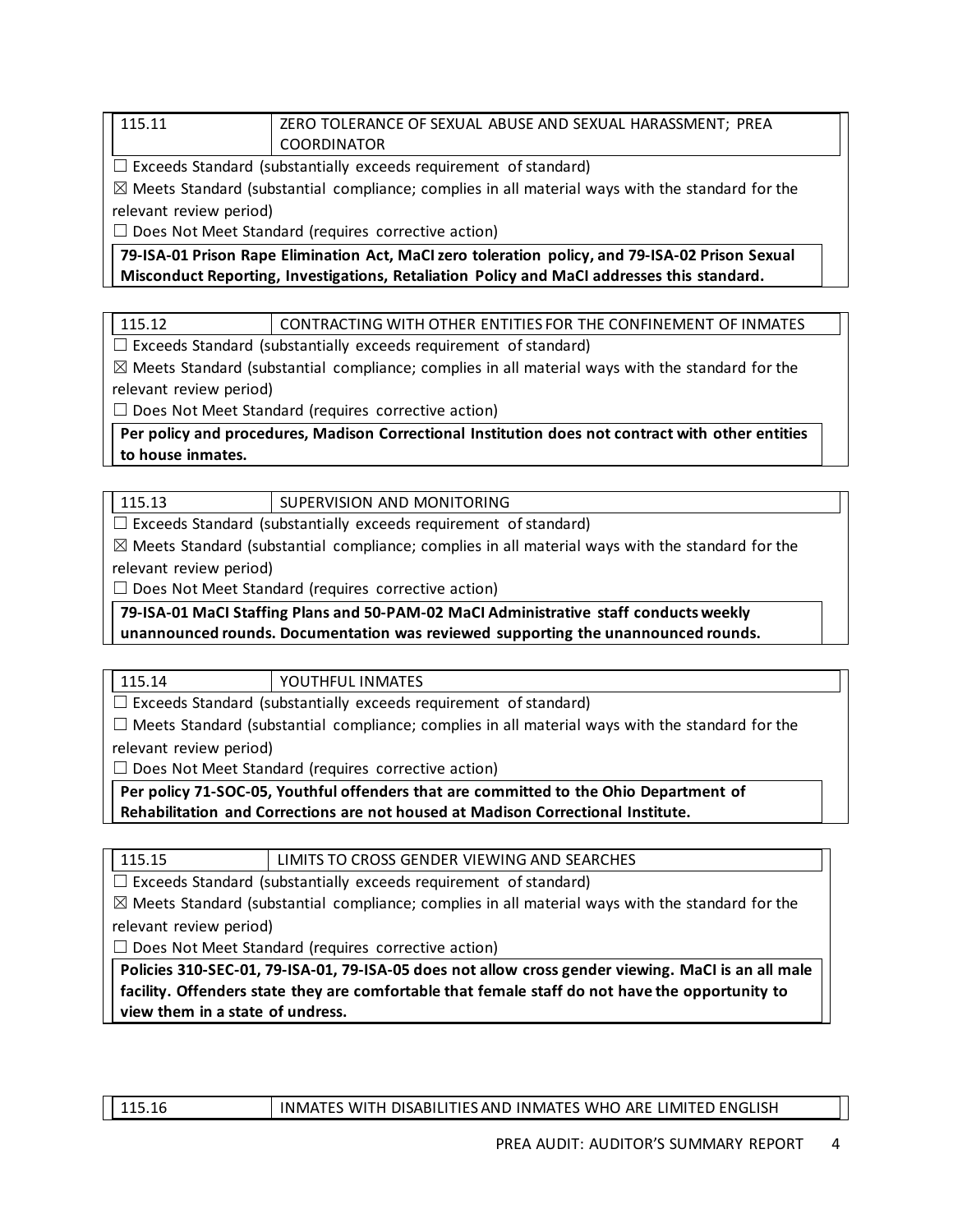### PROFICIENT

 $\Box$  Exceeds Standard (substantially exceeds requirement of standard)

 $\boxtimes$  Meets Standard (substantial compliance; complies in all material ways with the standard for the relevant review period)

 $\Box$  Does Not Meet Standard (requires corrective action)

**Policies 79-IS-01 and 64-DCM-02 addresses equal opportunity for the inmates that have a disability.**

115.17 **HIRING AND PROMOTION DECISIONS** 

 $\Box$  Exceeds Standard (substantially exceeds requirement of standard)

 $\boxtimes$  Meets Standard (substantial compliance; complies in all material ways with the standard for the relevant review period)

 $\Box$  Does Not Meet Standard (requires corrective action)

**Policies 79-ISA-01(e & f), 34-PRO-07(f 7h), 31-SEM-02(f & g) discusses internal and external hiring, background checks and staff code of conduct.** 

115.18 | UPGRADES TO FACILITIES AND TECHNOLOGY

 $\Box$  Exceeds Standard (substantially exceeds requirement of standard)

 $\boxtimes$  Meets Standard (substantial compliance; complies in all material ways with the standard for the relevant review period)

 $\Box$  Does Not Meet Standard (requires corrective action)

**MCI recognize blind areas of concern that was brought to light by the facility staffing plan and have or will be receiving new video surveillance for these areas.**

115.21 EVIDENCE PROTOCOL AND FORENSIC MEDICAL EXAMINATIONS

 $\Box$  Exceeds Standard (substantially exceeds requirement of standard)

 $\boxtimes$  Meets Standard (substantial compliance; complies in all material ways with the standard for the relevant review period)

 $\Box$  Does Not Meet Standard (requires corrective action)

**Policies 79-ISA-01, 79-ISA-02,68-MED-15, Medical Protocol, Memos, OSU Contract, VSP Lesson Plan, MOU with Ohio State Patrol, (g)OSHP Investigative Policy, OSHP Evidence Protocol, MACI MOU, MACI VSP Certificates, and PREA Incident Packet has been provided for review.**

115.22 POLICIES TO ENSURE REFERRALS OF ALLEGATIONS FOR INVESTIGATIONS

 $\Box$  Exceeds Standard (substantially exceeds requirement of standard)

 $\boxtimes$  Meets Standard (substantial compliance; complies in all material ways with the standard for the relevant review period)

 $\Box$  Does Not Meet Standard (requires corrective action)

**Policy 79-ISA-02, ODRC Evidence Protocol, Verbal and written documentation was reviewed on how to report, investigate an allegation, protect against retaliation.**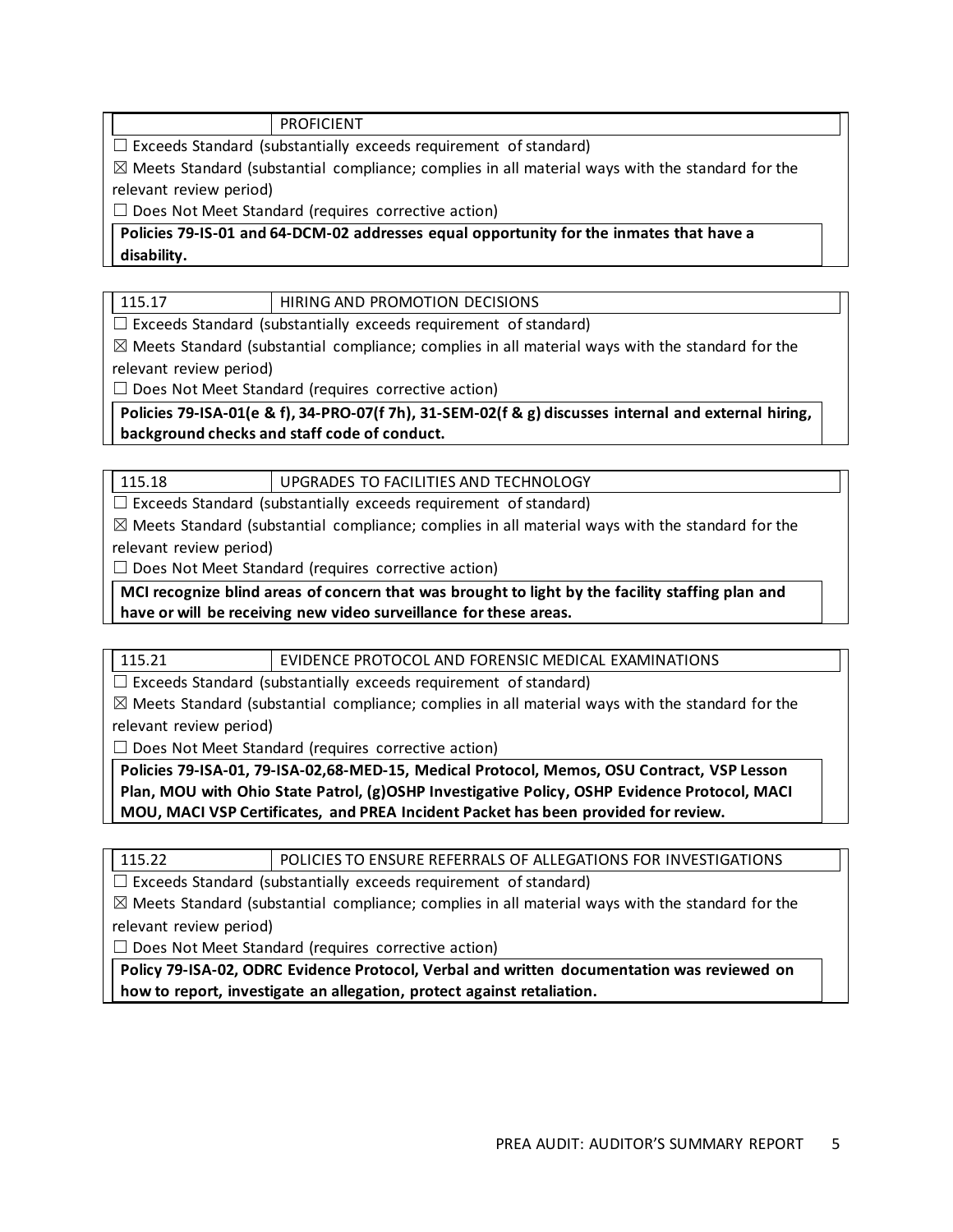### 115.31 EMPLOYEE TRAINING

 $\Box$  Exceeds Standard (substantially exceeds requirement of standard)

 $\boxtimes$  Meets Standard (substantial compliance; complies in all material ways with the standard for the relevant review period)

 $\Box$  Does Not Meet Standard (requires corrective action)

**Policies 79-ISA-01, 39-TRN-10, training curriculum was available for review. Training log for several employees, contractors and volunteers was reviewed. Training is well documented.**

115.32 VOLUNTEER AND CONTRACTOR TRAINING

 $\Box$  Exceeds Standard (substantially exceeds requirement of standard)

 $\boxtimes$  Meets Standard (substantial compliance; complies in all material ways with the standard for the relevant review period)

 $\Box$  Does Not Meet Standard (requires corrective action)

**Department and Agency training curriculum was available for reviewed with staff signatures of those in attendance.**

115.33 INMATE EDUCATION

☐ **Exceeds Standard (substantially exceeds requirement of standard)**

☒ **Meets Standard (substantial compliance; complies in all material ways with the standard for the relevant review period)**

☐ **Does Not Meet Standard (requires corrective action)**

**Policies 79-ISA-01, 52-RCP-10, 64-DCM-02, posters, educational videos, Inmate handbook,** 

**Orientation checklist were available for review and presented a clear training on reporting sexual abuse and harassment.**

 $\Box$  Exceeds Standard (substantially exceeds requirement of standard)

 $\boxtimes$  Meets Standard (substantial compliance; complies in all material ways with the standard for the relevant review period)

□ Does Not Meet Standard (requires corrective action)

**Policy 79-ISA-01, Investigator training Curriculum, NIC PREA Learning Center, Facility Investigator Training Certificates, and OSHP Investigator Training Certificates was reviewed.** 

| × |  |
|---|--|
|---|--|

SPECIALIZED TRAINING: MEDICAL AND MENTAL HEALTH CARE

 $\Box$  Exceeds Standard (substantially exceeds requirement of standard)

 $\boxtimes$  Meets Standard (substantial compliance; complies in all material ways with the standard for the relevant review period)

 $\Box$  Does Not Meet Standard (requires corrective action)

**Policy 79-ISA-01, Medical/Mental Health Curriculum and Training, Contract Medical /Mental Health Training was reviewed.** 

| 115.41 | SCREENING FOR RISK OF VICTIMIZATION AND ABUSIVENESS |
|--------|-----------------------------------------------------|
|        |                                                     |

 $\Box$  Exceeds Standard (substantially exceeds requirement of standard)

 $\boxtimes$  Meets Standard (substantial compliance; complies in all material ways with the standard for the relevant review period)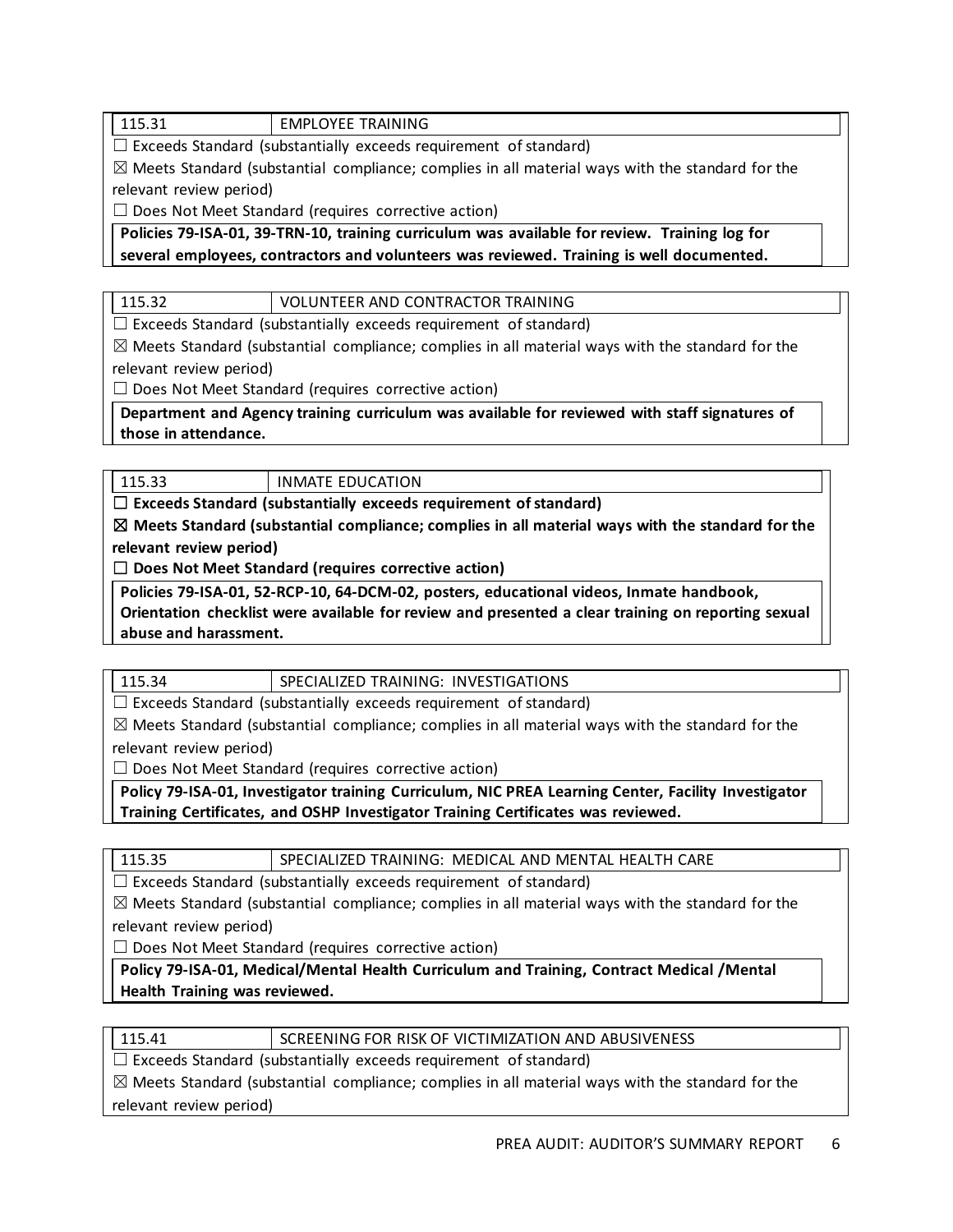$\Box$  Does Not Meet Standard (requires corrective action)

**Policy 79-ISA-04, Risk Assessment Process, 30 day review, PREA Incident with Special Assessment, and Transfer List and Assessment was reviewed. Offenders were interviewed and confirmed assessments were completed immediately and reviewed within 30 days.**

### 115.42 USE OF SCREENING INFORMATION

 $\Box$  Exceeds Standard (substantially exceeds requirement of standard)

 $\boxtimes$  Meets Standard (substantial compliance; complies in all material ways with the standard for the relevant review period)

 $\Box$  Does Not Meet Standard (requires corrective action)

### **Policies 79-ISA-04, 79-ISA-05, PREA Classification List, Risk Assessment with Accommodation Strategy, Past Assessment, and List LGBTI Inmates were reviewed.**

PROTECTIVE CUSTODY

 $\Box$  Exceeds Standard (substantially exceeds requirement of standard)

 $\boxtimes$  Meets Standard (substantial compliance; complies in all material ways with the standard for the relevant review period)

 $\Box$  Does Not Meet Standard (requires corrective action)

**Policy 79-ISA-04 has been reviewed. Offenders interviewed and feel comfortable with housing assignments. Staff is receptive to offenders needs when they are made aware of the need through screening assessments or verbal communications from the offenders.**

115.51 | INMATE REPORTING

 $\Box$  Exceeds Standard (substantially exceeds requirement of standard)

 $\boxtimes$  Meets Standard (substantial compliance; complies in all material ways with the standard for the relevant review period)

 $\Box$  Does Not Meet Standard (requires corrective action)

**Policy 79-IS-02, Inmate handbook, Posters, Educational video Script, MOU with outside agency, All Staff training Curriculum and Employee handbook was available for review.**

|  | 115.52                                                                                                                                                                                 | EXHAUSTION OF ADMINISTRATIVE REMEDIES                                                                                                                                                              |  | <b>INMATE REPOR</b> |
|--|----------------------------------------------------------------------------------------------------------------------------------------------------------------------------------------|----------------------------------------------------------------------------------------------------------------------------------------------------------------------------------------------------|--|---------------------|
|  | $\Box$ Exceeds Standard (substantially exceeds requirement of standard)<br>$\boxtimes$ Meets Standard (substantial compliance; complies in all material ways with the standard for the |                                                                                                                                                                                                    |  |                     |
|  |                                                                                                                                                                                        |                                                                                                                                                                                                    |  |                     |
|  | relevant review period)                                                                                                                                                                |                                                                                                                                                                                                    |  |                     |
|  | $\Box$ Does Not Meet Standard (requires corrective action)                                                                                                                             |                                                                                                                                                                                                    |  |                     |
|  | follow up.                                                                                                                                                                             | ODRC does not use the grievance procedure to formally address sexual abuse or harassment. In<br>cases where an allegation is reported through a grievance, it is referred to the investigators for |  |                     |
|  |                                                                                                                                                                                        |                                                                                                                                                                                                    |  |                     |

| 115.53                                                                                                      | INMATE ACCESS TO OUTSIDE CONFIDENTIAL SUPPORT SERVICES     | <b>INMATE REPOR</b> |
|-------------------------------------------------------------------------------------------------------------|------------------------------------------------------------|---------------------|
| $\Box$ Exceeds Standard (substantially exceeds requirement of standard)                                     |                                                            |                     |
| $\boxtimes$ Meets Standard (substantial compliance; complies in all material ways with the standard for the |                                                            |                     |
| relevant review period)                                                                                     |                                                            |                     |
|                                                                                                             | $\Box$ Does Not Meet Standard (requires corrective action) |                     |
|                                                                                                             |                                                            |                     |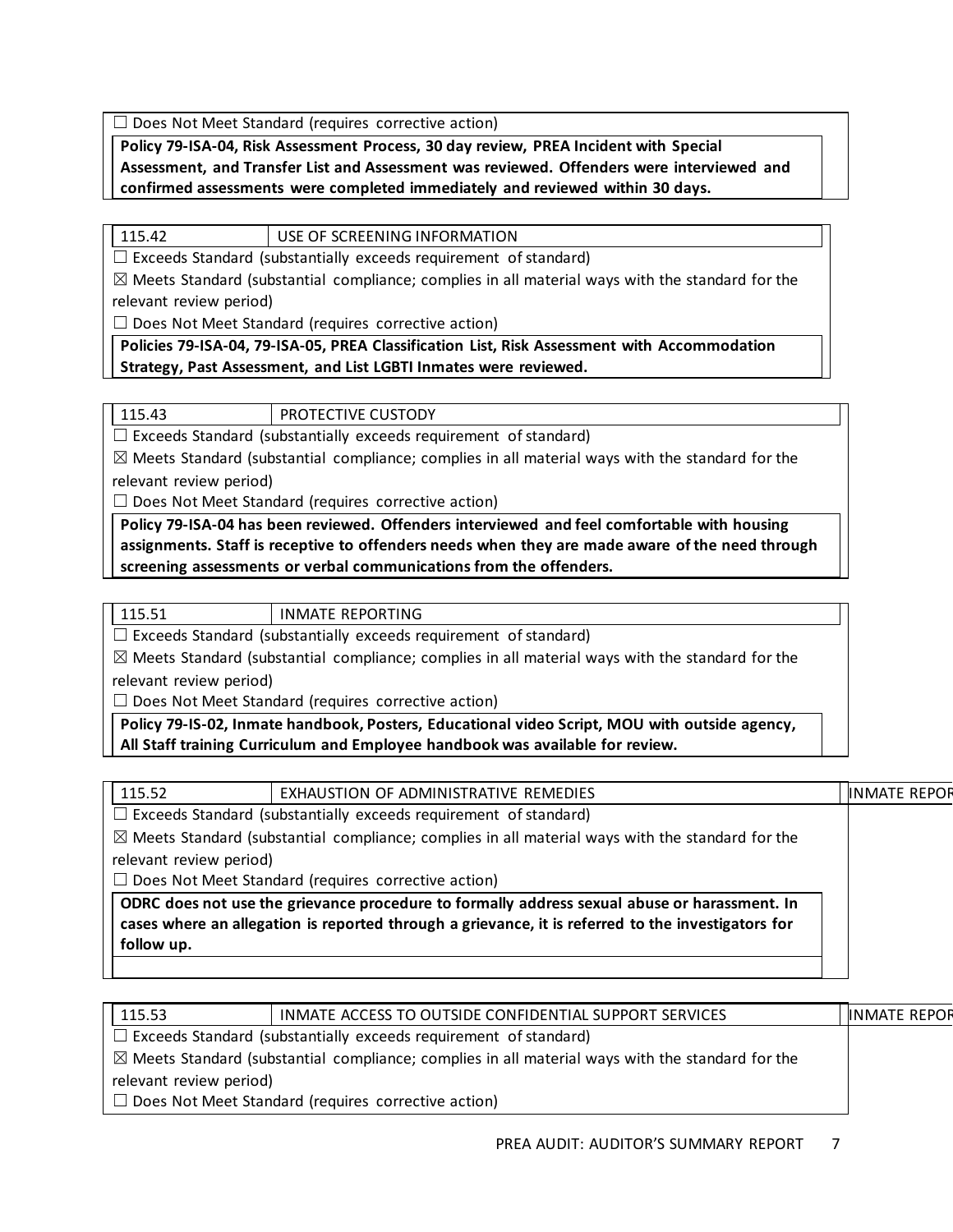**Policy 79-ISA-01, Inmate Handbook, Local Rape Crisis Center Poster, and MOU with Rape Crisis Center documentation. Posters were in place providing information on how to contact an outside entity and how to report confidentially.**

115.54 THIRD-PARY REPORTING

 $\Box$  Exceeds Standard (substantially exceeds requirement of standard)

 $\boxtimes$  Meets Standard (substantial compliance; complies in all material ways with the standard for the relevant review period)

 $\Box$  Does Not Meet Standard (requires corrective action)

**Posters and correspondence was posted in conspicuous locations informing offenders how they could report an incident through a third party. Offenders that were interviewed also was able to verbalize how third party reporting could be completed.**

### 115.61 STAFF AND AGENCY REPORTING DUTIES

 $\Box$  Exceeds Standard (substantially exceeds requirement of standard)

 $\boxtimes$  Meets Standard (substantial compliance; complies in all material ways with the standard for the relevant review period)

 $\Box$  Does Not Meet Standard (requires corrective action)

**Policy 79-ISA-02 and Third Party/Anonymous Report. Staff was well informed and knowledgeable on their responsibilities of reporting any incident or perceived incident.**

 $\Box$  Exceeds Standard (substantially exceeds requirement of standard)

 $\boxtimes$  Meets Standard (substantial compliance; complies in all material ways with the standard for the relevant review period)

 $\Box$  Does Not Meet Standard (requires corrective action)

**79-ISA-02 and Imminent Risk of Abuse discuss responsibilities.**

115.63 REPORTING TO OTHER CONFINEMENT FACILITIES

 $\Box$  Exceeds Standard (substantially exceeds requirement of standard)

 $\boxtimes$  Meets Standard (substantial compliance; complies in all material ways with the standard for the relevant review period)

 $\boxtimes$  Does Not Meet Standard (requires corrective action)

**Policy 79-ISA-02, Notification to other facility, Incident received from another facility documentation was reviewed.**

115.64 | STAFF FIRST RESPONDER DUTIES

 $\Box$  Exceeds Standard (substantially exceeds requirement of standard)

 $\boxtimes$  Meets Standard (substantial compliance; complies in all material ways with the standard for the relevant review period)

 $\Box$  Does Not Meet Standard (requires corrective action)

**79-ISA-02, Local First Responder Policy, Incident with First Responder Checklist, Non-Security First Responder Checklist. Documentation was reviewed.**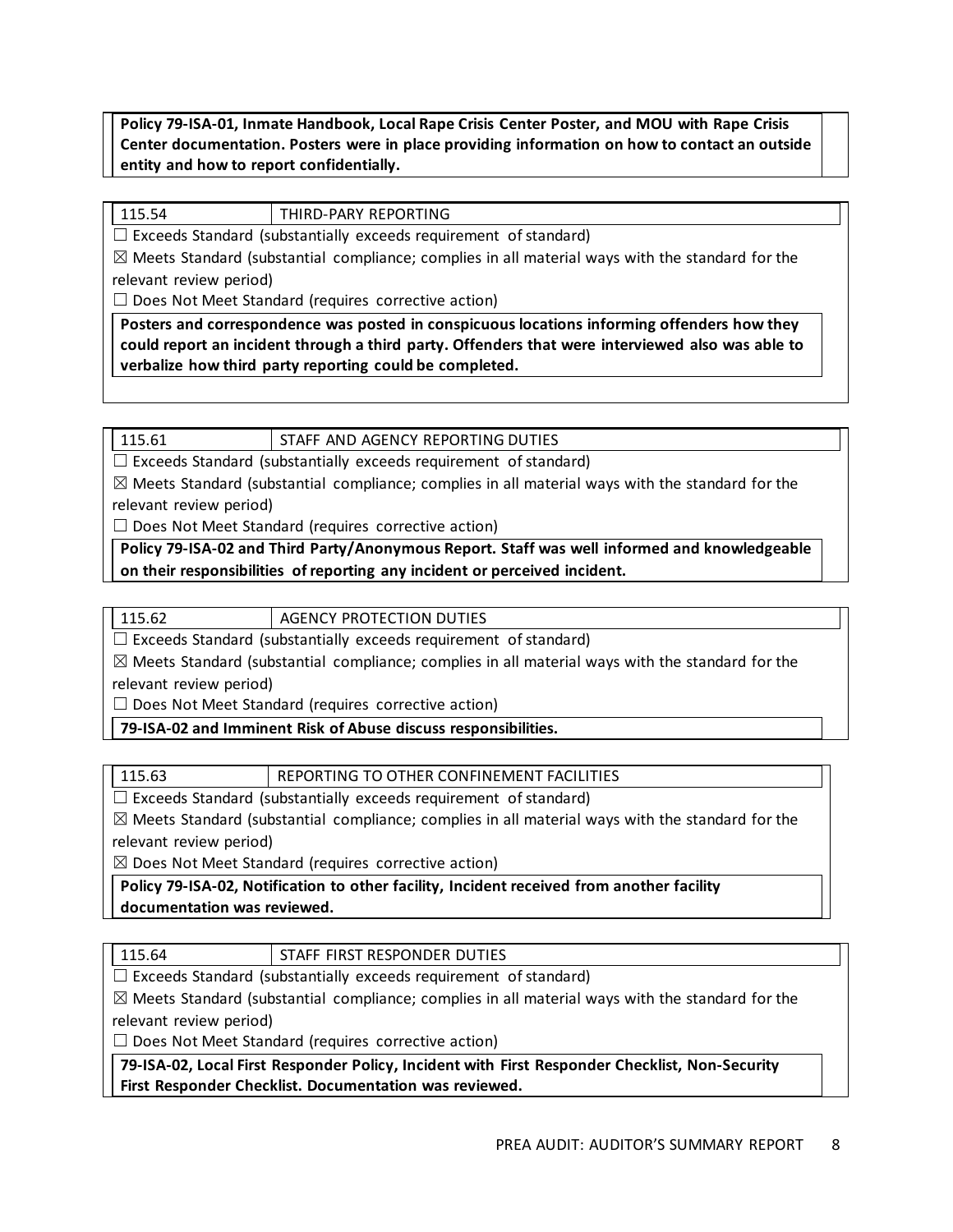### 115.65 COORDINATED RESPONSE

 $\Box$  Exceeds Standard (substantially exceeds requirement of standard)

 $\boxtimes$  Meets Standard (substantial compliance; complies in all material ways with the standard for the relevant review period)

 $\Box$  Does Not Meet Standard (requires corrective action)

**Reviewed Local First Responder Policy 79-ISA-02 with Checklist.**

| 115.66 | PRESERVATION OF ABILITY TO PROTECT INMATES FROM CONTACT WITH |
|--------|--------------------------------------------------------------|
|        | ABUSERS                                                      |

 $\Box$  Exceeds Standard (substantially exceeds requirement of standard)

 $\boxtimes$  Meets Standard (substantial compliance; complies in all material ways with the standard for the relevant review period)

 $\Box$  Does Not Meet Standard (requires corrective action)

**Assessment and classification documentation was reviewed.**

115.67 AGENCY PROTECTION AGAINST RETALIATION

 $\Box$  Exceeds Standard (substantially exceeds requirement of standard)

 $\boxtimes$  Meets Standard (substantial compliance; complies in all material ways with the standard for the relevant review period)

□ Does Not Meet Standard (requires corrective action)

**Policy 79-ISA-02 and Protection Follow-up addresses this standard.**

115.68 POST-ALLEGATION PROTECTIVE CUSTODY

 $\Box$  Exceeds Standard (substantially exceeds requirement of standard)

 $\boxtimes$  Meets Standard (substantial compliance; complies in all material ways with the standard for the relevant review period)

 $\Box$  Does Not Meet Standard (requires corrective action)

**Auditor comments, including corrective actions needed if does not meet standard Reviewed Policy 79-ISA-04, Involuntary Segregation is not routinely used.**

115.71 CRIMINAL AND ADMINISTRATIVE INVESTIGATIONS

 $\Box$  Exceeds Standard (substantially exceeds requirement of standard)

 $\boxtimes$  Meets Standard (substantial compliance; complies in all material ways with the standard for the relevant review period)

 $\Box$  Does Not Meet Standard (requires corrective action)

**Auditor comments, including corrective actions needed if does not meet standard**

**Policy 79-ISA-02, Record Retention Schedule, MOU with Ohio State Highway Patrol, Memo documentation provided. OSHP has an officer assigned to MaCI to conduct investigations. OSHP takes the lead on any investigation. County prosecuting attorney works closely with OSHP and MaCI on any case that is criminally prosecutable.**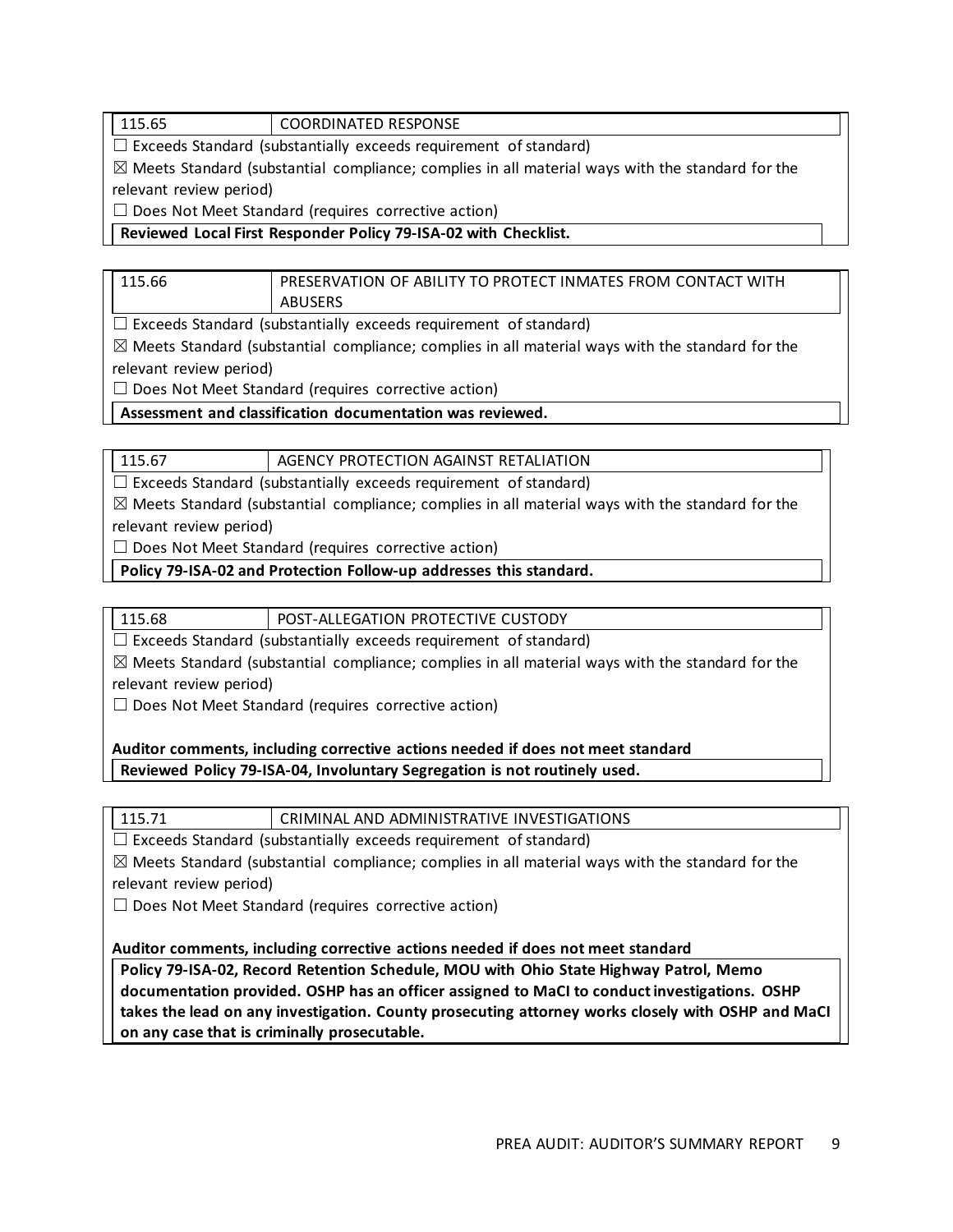### 115.72 EVIDENTIARY STANDARDS FOR ADMINISTRATIVE INVESTIGATIONS

 $\Box$  Exceeds Standard (substantially exceeds requirement of standard)

 $\boxtimes$  Meets Standard (substantial compliance; complies in all material ways with the standard for the relevant review period)

 $\Box$  Does Not Meet Standard (requires corrective action)

**Policy 79-ISA-02 and PREA policy and investigative techniques utilize the preponderance of evidence for sexual abuse and harassment cases and for prevention of retaliation.**

115.73 REPORTING TO INMATES

 $\Box$  Exceeds Standard (substantially exceeds requirement of standard)

 $\boxtimes$  Meets Standard (substantial compliance; complies in all material ways with the standard for the relevant review period)

 $\Box$  Does Not Meet Standard (requires corrective action)

**Policy 79-ISA-02, PREA Abuse Incident Packet, Ohio State Patrol Investigation, Staff on Inmate Abuse Case, and Outcome Notification to Inmate information provided.** 

115.76 **DISCIPLINARY SANCTIONS FOR STAFF** 

 $\Box$  Exceeds Standard (substantially exceeds requirement of standard)

 $\boxtimes$  Meets Standard (substantial compliance; complies in all material ways with the standard for the relevant review period)

 $\Box$  Does Not Meet Standard (requires corrective action)

**Policies 79-ISA-01, 31-SEM-02, and Staff Resignation information provided. Documentation was reviewed addressing disciplinary sanctions.**

115.77 CORRECTIVE ACTION FOR CONTRACTORS AND VOLUNTEERS

 $\Box$  Exceeds Standard (substantially exceeds requirement of standard)

 $\boxtimes$  Meets Standard (substantial compliance; complies in all material ways with the standard for the relevant review period)

 $\Box$  Does Not Meet Standard (requires corrective action)

**79-ISA-01, 71-SOC-01 Standards of Conduct, Contractor of Inmate Abuse, Contractor on Inmate Abuse with contractor discipline is available for review.** 

115.78 DISCIPLINARY SANCTIONS FOR INMATES

 $\Box$  Exceeds Standard (substantially exceeds requirement of standard)

 $\boxtimes$  Meets Standard (substantial compliance; complies in all material ways with the standard for the relevant review period)

 $\Box$  Does Not Meet Standard (requires corrective action)

**Policies 56-DSC-01(a), 5120-9-06(a & g), 5120-09-08 (b & c), 79-ISA-02(d & f), and Inmate discipline is available for review.**

| 115.81 | MEDICAL AND MENTAL HEALTH SCREENINGS; HISTORY OF SEXUAL ABUSE |
|--------|---------------------------------------------------------------|
|        |                                                               |

☐ Exceeds Standard (substantially exceeds requirement of standard)

 $\boxtimes$  Meets Standard (substantial compliance; complies in all material ways with the standard for the relevant review period)

 $\Box$  Does Not Meet Standard (requires corrective action)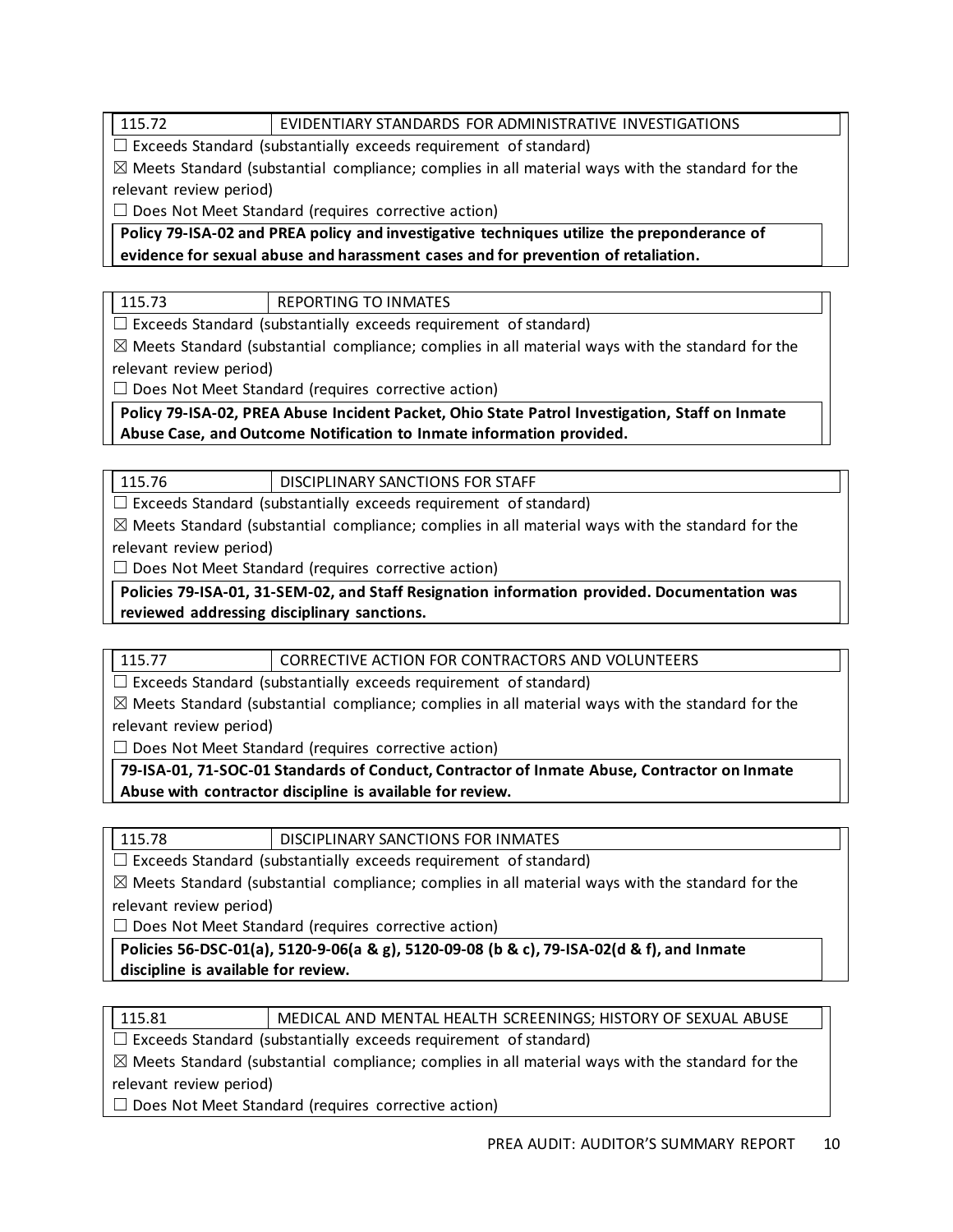### **Policy 79-ISA-02, 79-ISA-04(a, c, & e), Risk Assessment with Mental Health Follow-up, Mental Health Follow-up Abuser, List of PREA Classified Inmates available for review.**

### 115.82 ACCESS TO EMERGENCY MEDICAL AND MENTAL HEALTH SERVICES

 $\Box$  Exceeds Standard (substantially exceeds requirement of standard)

 $\boxtimes$  Meets Standard (substantial compliance; complies in all material ways with the standard for the relevant review period)

 $\Box$  Does Not Meet Standard (requires corrective action)

**Policy 79-ISA-02, 67-MNH-09(b) Facility Emergency MH Contacts.** 

| 115.83 | ONGOING MEDICAL AND MENTAL HEALTH CARE FOR SEXUAL ABUSE VICTIMS |
|--------|-----------------------------------------------------------------|
|        | AND ABUSERS                                                     |

 $\Box$  Exceeds Standard (substantially exceeds requirement of standard)

 $\boxtimes$  Meets Standard (substantial compliance; complies in all material ways with the standard for the relevant review period)

 $\Box$  Does Not Meet Standard (requires corrective action)

**Policies 79-ISA-02(a, g, h), 67-MNH-02(b), 67-MNH-04(b), 67-MNH-15(b & c), Mental Protocol B-11(a, e, & f), Medical/Mental Health Follow-up and Mental Health follow-up on Abuser available for review.**

|                         | SEXUAL ABUSE INCIDENT REVIEWS |
|-------------------------|-------------------------------|
| IF ICI III III II II II |                               |

 $\Box$  Exceeds Standard (substantially exceeds requirement of standard)

 $\boxtimes$  Meets Standard (substantial compliance; complies in all material ways with the standard for the relevant review period)

 $\Box$  Does Not Meet Standard (requires corrective action)

**Policy 79-ISA-03, Sexual Abuse Incident Review, PREA Incident Packet with SART review, SART is available for review.**

115.87 | DATA COLLECTION

 $\Box$  Exceeds Standard (substantially exceeds requirement of standard)

 $\boxtimes$  Meets Standard (substantial compliance; complies in all material ways with the standard for the relevant review period)

 $\Box$  Does Not Meet Standard (requires corrective action)

**Policy 79-ISA-01 with Definitions, PREA Incident Report Packets, SSV2013, Private Facility Report are available for review.**

| 115.88 | DATA RE |
|--------|---------|
|        |         |

**VIEW FOR CORRECTIVE ACTION** 

 $\Box$  Exceeds Standard (substantially exceeds requirement of standard)

 $\boxtimes$  Meets Standard (substantial compliance; complies in all material ways with the standard for the

relevant review period)

 $\Box$  Does Not Meet Standard (requires corrective action)

**Annual Report available for review.**